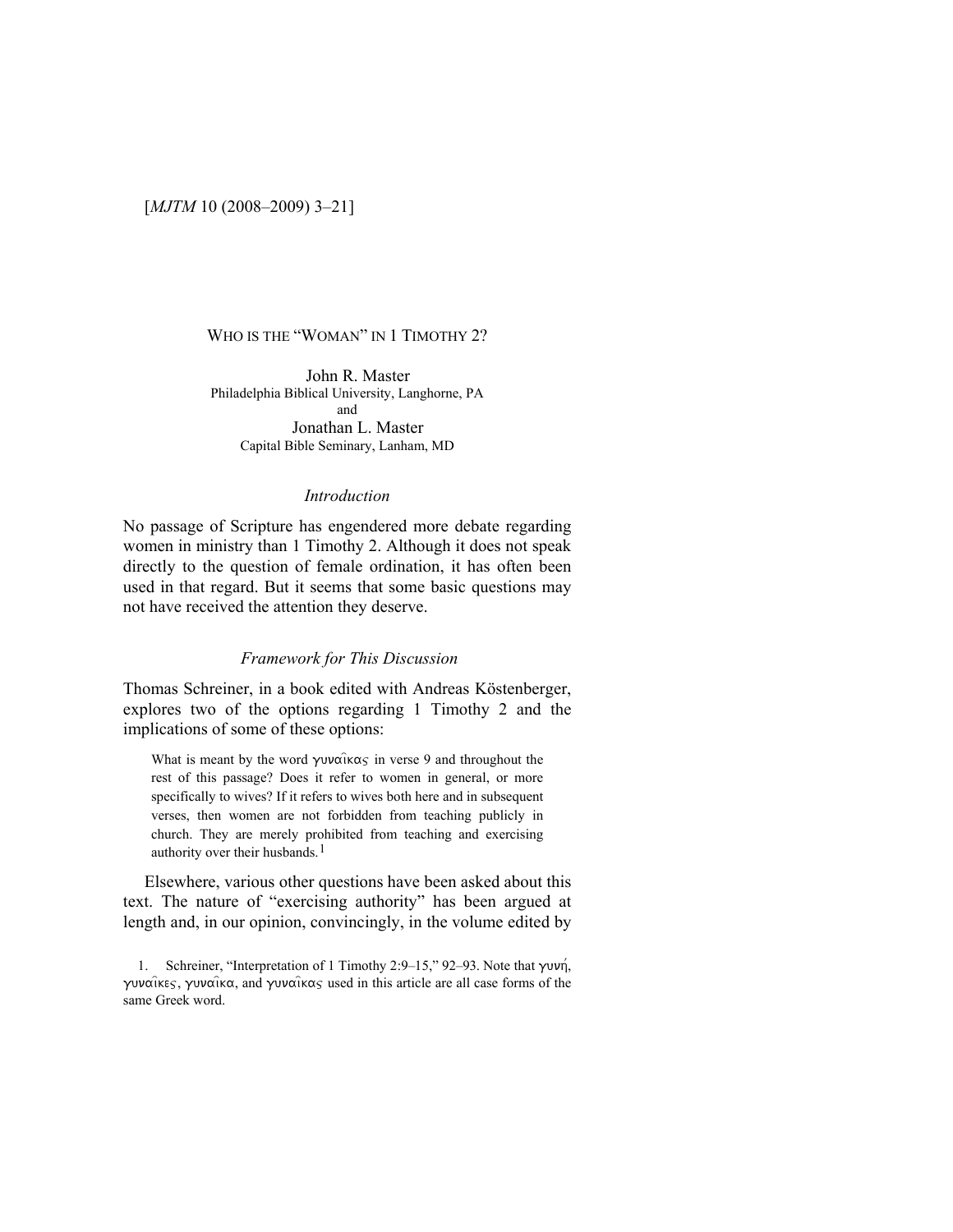Porter and Carson.[2](#page-1-0) Another of the major disagreements relates to the question of the normative nature of 1 Timothy 2.[3](#page-1-1) Some, such as Stendahl, would argue that Gal 3:28 needs to be understood as the determinative text, with 1 Timothy 2 and others reflecting the incorrect biases of the apostle Paul.<sup>[4](#page-1-2)</sup> In this regard, it is also useful to note the categories into which Hoch divides his selected bibliography on the subject: non-evangelical egalitarian, evangelical egalitarian, and hierarchicalist. [5](#page-1-3) Much of the literature seems to take this either/or stance.<sup>[6](#page-1-4)</sup> Picking up on this general trend, Allison has pointed out the influence of one's presuppositional framework in dealing with the total biblical teaching on this subject. He writes,

Among biblical scholars themselves, these issues above all others have pitted conservative against liberal, contributing to the downfall of the myth of value-free hermeneutics. The flood of obviously apologetic articles ("advocacy exegesis") claiming Paul for liberal or conservative views, either defending him against chauvinism or justifying his subordination of women, has sharpened our awareness of the problem of the Pauline "canon within the canon," but is also politicizing the exegetical enterprise in general when it involves these issues.[7](#page-1-5)

For the record, our conclusion on this matter is that 1 Timothy 2 ought to be considered normative. We reject (and hope to avoid) the pitfall of creating a canon within the canon. We are also persuaded that the teaching of 1 Timothy 2 is not merely a parochial matter related to the particularities of the Ephesian church in particular, nor was it normative simply for

<span id="page-1-0"></span>2. Köstenberger, "Syntactical Background Studies to 1 Tim 2.12," 156– 79.

<span id="page-1-1"></span>3. For one of many examples of this, see the point and counterpoint articles of Fee, "Issues in Evangelical Hermeneutics, Part III," and Waltke, "1 Timothy 2:8–15: Unique or Normative? A Response to Gordon Fee."

4. Stendahl, *Bible and the Role of Women*.

5. Hoch, "The Role of Women in the Church," 250–51.

<span id="page-1-5"></span><span id="page-1-4"></span><span id="page-1-3"></span><span id="page-1-2"></span>6. Cf. Wall, "Wifely Submission," 272, and Allison, "Let Women Be Silent," 27.

7. Allison, "Let Women Be Silent," 27.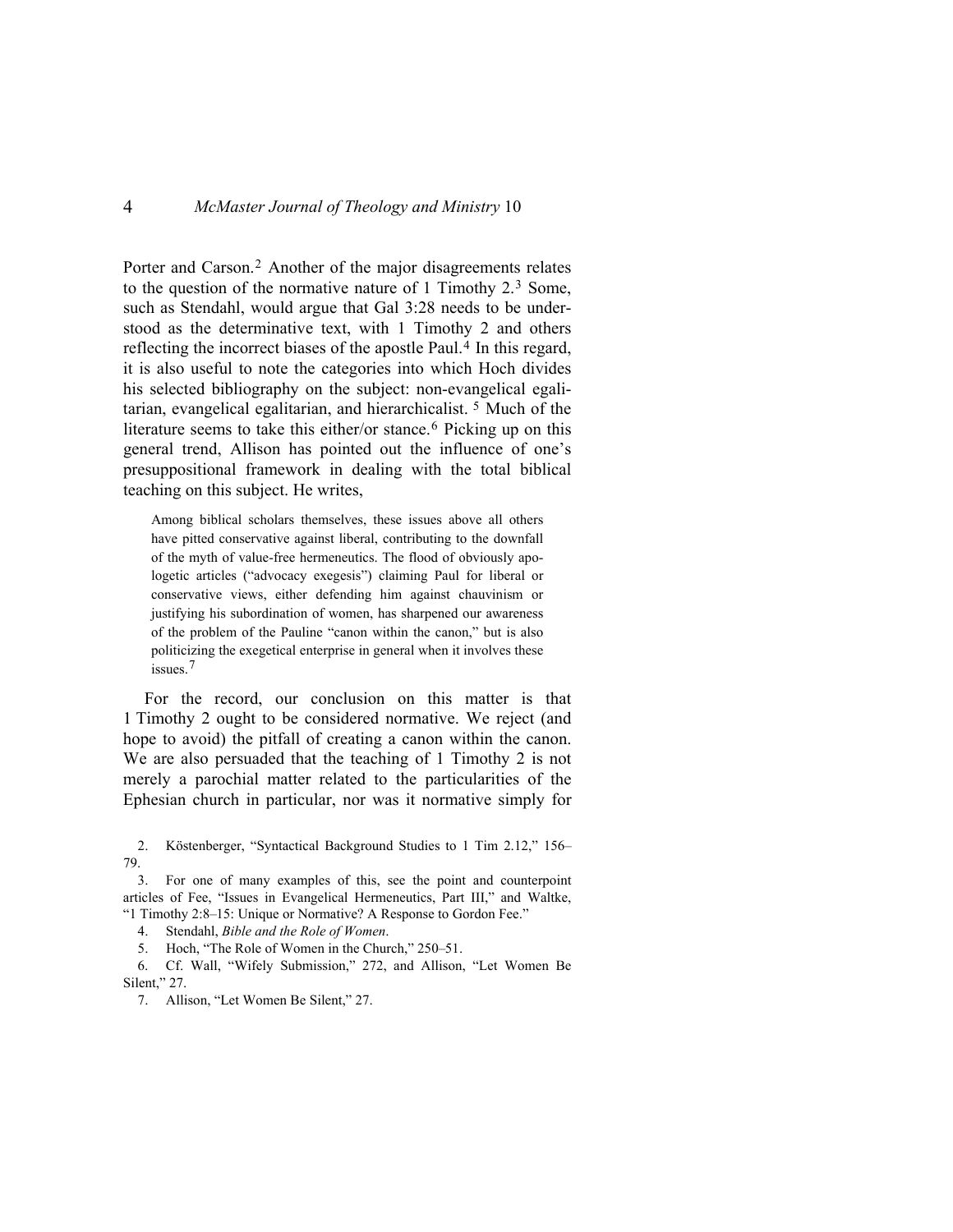the ancient church. We are persuaded that the teaching of this text, such as it is, should be considered as both applicable and authoritative for all churches.

But it is to Schreiner's original question that we turn. Who are the "women" about whom Paul writes?

#### *The English Translation Options*

Underlying much of the discussion regarding the male/female relationship appears to be a semantic confusion based on the lack of one-for-one correspondence between the English words for wife/woman/female and husband/man/male with the Greek and Hebrew terms used to express these ideas. Such differences may serve to obscure our understanding of the meaning of the original text. English translations use three sets of words "male/female," "man/woman," and "husband/wife." Greek and Hebrew, on the other hand, basically use only two sets of terms to cover these same English concepts: one for "male/female," marking clear sexual differentiation, and another that can be translated either "man/woman" or "husband/wife."

Though most mainstream translations render the word  $\gamma$ uvn (*gune*) as "woman" in 1 Timothy  $2<sup>8</sup>$  $2<sup>8</sup>$  $2<sup>8</sup>$  it is by no means certain that  $\gamma$ uvn should be translated in this way. The King James Version, which has exercised a massive (and justly deserved) influence over subsequent English translations, renders  $\gamma$ uvn as "wife" 84 times and "woman" 102 times. The KJV consistently renders the term "woman" 16 times in 1 Corinthians 11 and twice in 1 Timothy 2. However, more recently, some translations—such as the ESV, which renders  $\gamma$ uvn "woman" in 1 Timothy 2—render the same term differently in 1 Cor 11:3 where headship and submission are equally in view. There are probably several reasons for this, but it is not an inconsequential choice, given the options in English. Here, for instance, are the five definitions of "woman" given by the *Merriam-Webster's Collegiate Dictionary*, eleventh edition:

<span id="page-2-0"></span>8. NASB, NKJV, ESV, NET, TNIV, HCSB, and NIV.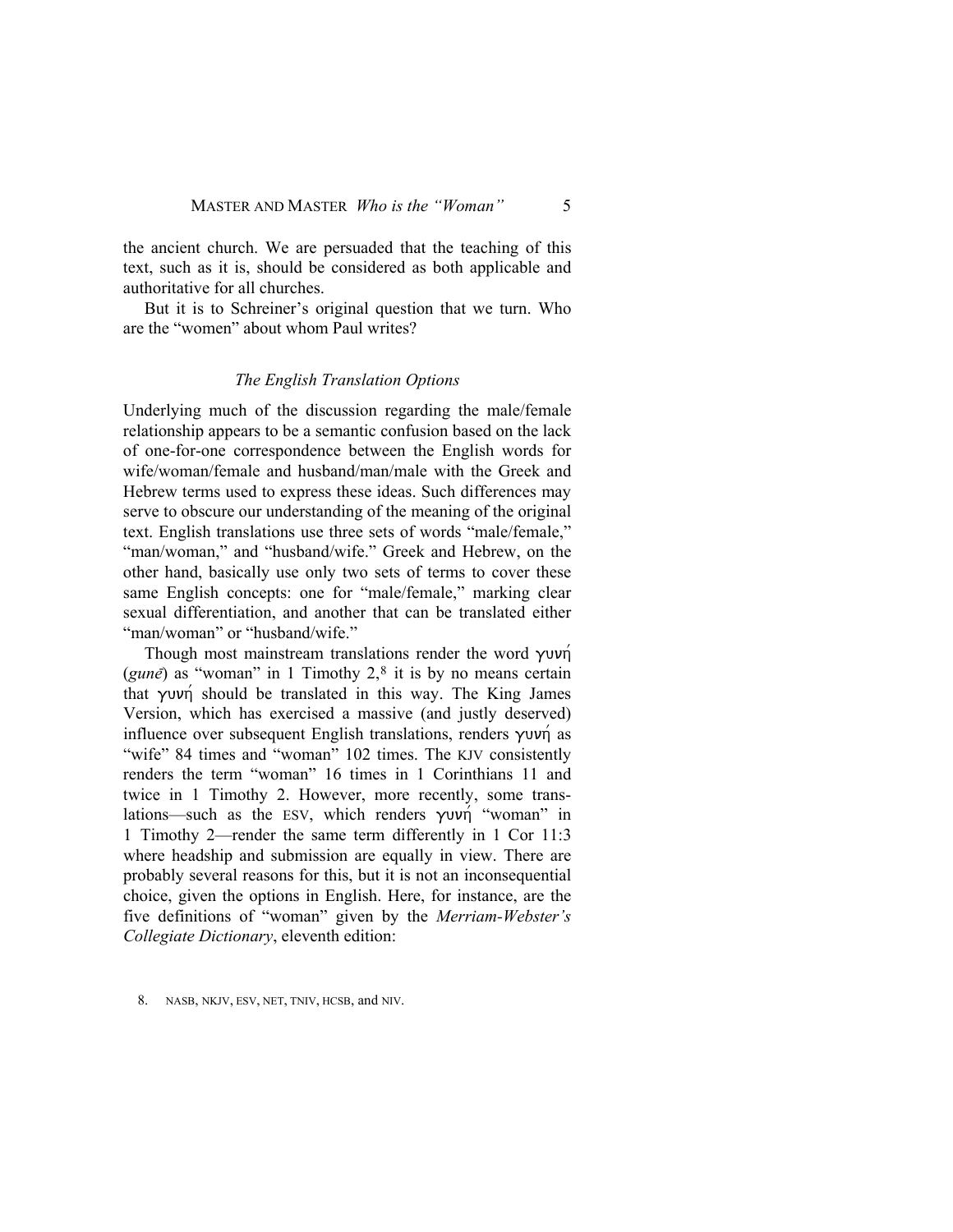1 a : an adult female person b : a woman belonging to a particular category (as by birth, residence, membership, or occupation)—usu. used in combination e.g. councilwoman 2 : womankind 3 : distinctively feminine nature: womanliness 4 : a woman who is a servant or personal attendant 5 a chiefly dial : wife b : mistress

c : girlfriend

Note that at least the first four of these definitions could essentially be used interchangeably with the English word "female." In fact, the primary definition of "woman" in English is "an adult female person." This presents a problem when deciding how to translate various biblical passages, because, in both the Old and New Testaments, the linguistic options are decidedly different.

#### *The Burden of Proof*

The difficulty is that the term "woman," as it is used in English, is a term denoting gender primarily. On the other hand, the term "wife," while also being gender-specific, denotes a particular role and a particular stage of life. The question is, when we come to 1 Timothy 2, which should be our default translation? Should we assume that Paul is making a point about gender roles, or should we assume that he is talking about roles within the family?

Although we must be cautious in making sweeping claims, no doubt some of the confusion results from the cultural differences between our society and that of the New Testament. It does seem as if the category of adult, never-married women was far less widespread than it is today. Hommes writes, "The Graeco-Roman world of Paul's day hardly knew the concept of an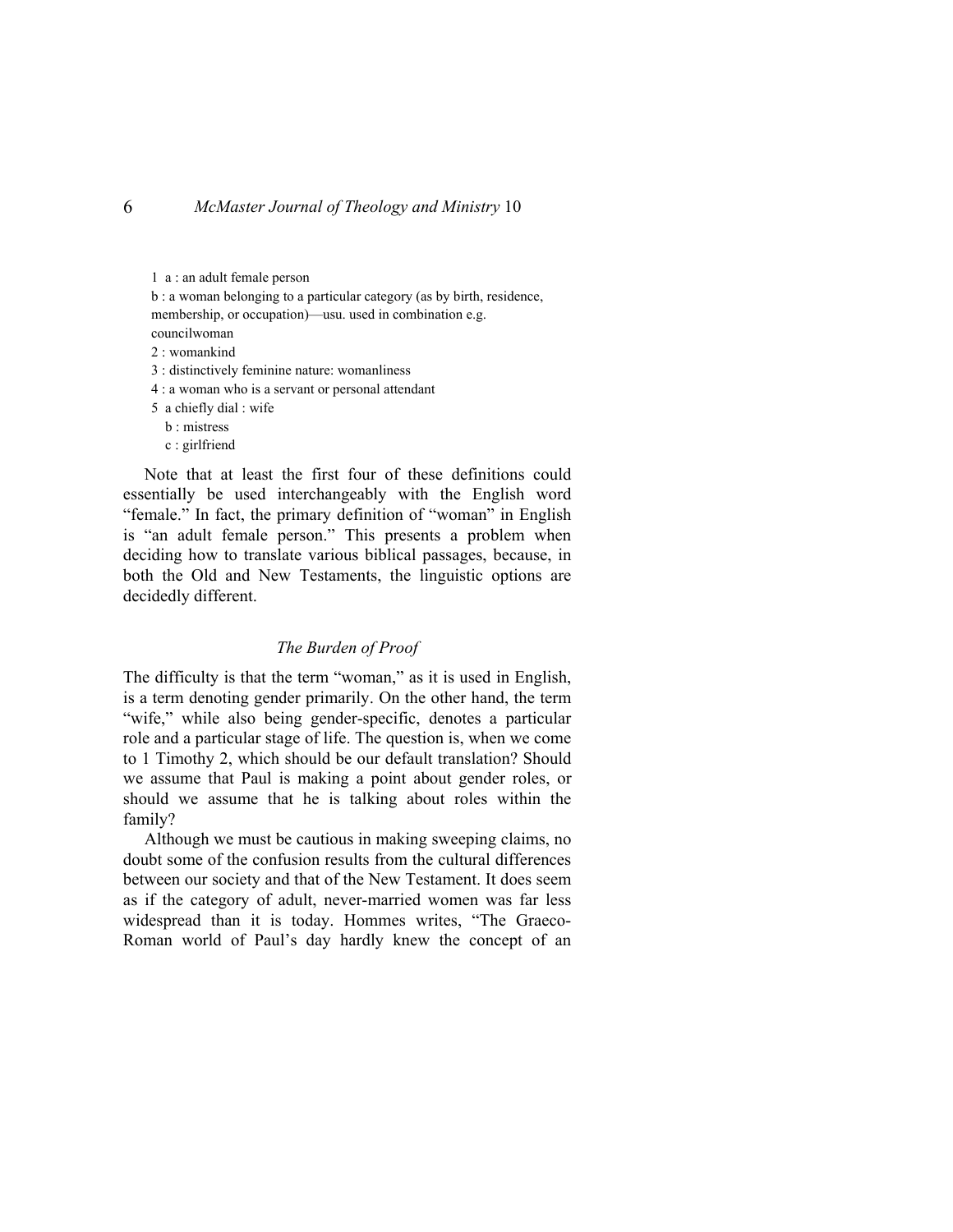unmarried woman. A girl married early (age 14-17)."[9](#page-4-0) The terms translated "man" and "woman" did not simply, or even mostly, mean "male" and "female" in terms of simple gender distinction—certainly not in Paul's writings. House correctly writes, "emphatic sexual differentiation is mostly expressed in biblical Greek by  $\alpha$  ocev and  $\theta$ n $\lambda$ u."<sup>[10](#page-4-1)</sup>

However, the word  $\gamma \nu \nu \nu \dot{\gamma}$  is a relatively popular one. It is used in the LXX in 1139 verses, for a total of 1289 times and in the New Testament 215 times in 194 verses.<sup>[11](#page-4-2)</sup> We have briefly examined each of these, and find that they fit our hypothesis as far as we can see (obviously we looked more closely at the New Testament uses); but in an article of this size, we must consolidate our research parameters. Therefore, we begin by examining the LXX of Genesis (to which Paul alludes in 1 Timothy 2), Philo, the Pastoral Epistles, and one other important passage parallel to 1 Timothy 2. By examining each of these, we can see which of the two English translations—"wife" or "woman" would be the expected one, all other things being equal, and, in turn, which translation needs to meet the higher burden of contextual proof.

#### *The LXX of Genesis and Philo*

Since Paul cites Genesis as part of the explanation for his injunction in 1 Timothy 2, we must begin by examining the usage of  $\gamma$ uvn in Genesis. In addition, we will briefly look at some particularly relevant examples in Philo for comparison.

*Use in Genesis.* Both the Old and New Testaments use particular words that refer to sexual differentiation, and more general words that are translated either "woman" or "wife," (or "man" or "husband"). The earliest usage of these distinctive words is in Gen 1:27 ("male and female created he them," using  $\exists$  $(za\bar{k}a\bar{r})$ , LXX  $\overset{\circ}{\alpha}$ ρσεν (*arsen*) and [ $\overline{r}$ כקב) [*n<sup>e</sup>qebah*], LXX θηλυ  $[th\bar{e}lu]$ ). Next, in Gen 2:22,  $\bar{\Box}$ **EN** [*ishshah*] (LXX  $\gamma$ uvaika) is

- <span id="page-4-0"></span>9. Hommes, "Let Women Be Silent in Church," 14, n. 11.
- 10. House, "Speaking of Women," 310.
- <span id="page-4-2"></span><span id="page-4-1"></span>11. This is according to a search on *BibleWorks* software.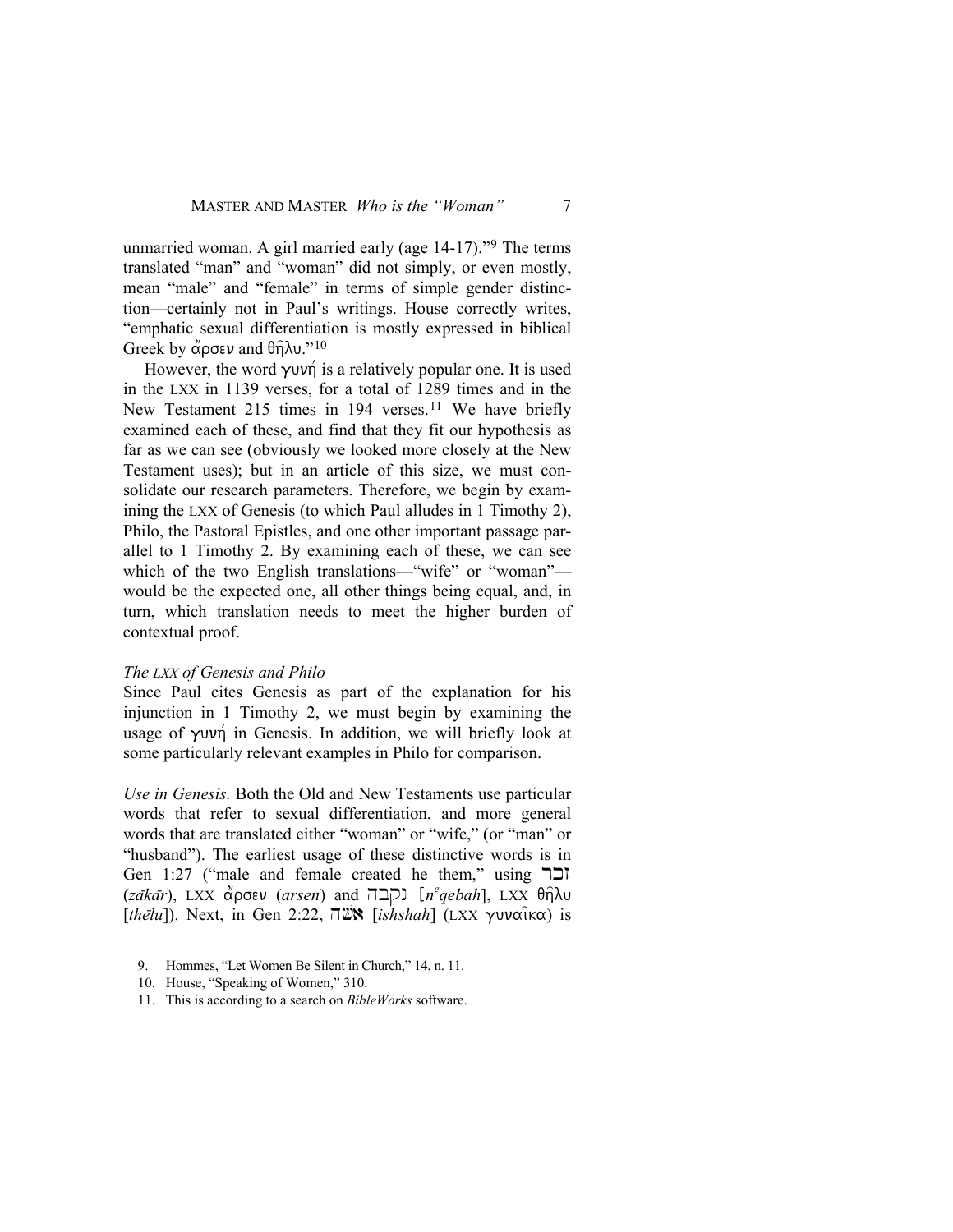first used, speaking of the woman/wife. Genesis 1 implies nothing other than the sexual distinction. In Genesis 2, however, the marriage relationship is in view, and different words are used (cf. esp. Gen 2:24, *U''***'** [*îsh*], LXX ανθρωπος [*anthropos*] and  $\overline{\text{m}}$  LXX  $\gamma$ uvaika). Note that in Genesis, the term  $\overline{\text{m}}$  is always translated by  $\gamma$ uvn in the LXX and has the idea of "wife." In every use of  $\gamma$ uvn in Genesis (151 times), it is always used in a marriage context referring to a "wife," (though it is possible to read Gen 14:16 as an exception).<sup>12</sup>

Along the same lines, the term  $\Pi$  $\Pi$  is always used in Genesis with an emphasis on sexual differentiation. It is used in Gen 1:27 and in 5:2 (which is a reference back to Gen 1:27). The three other uses of the term (Gen 6:19; 7:3, 9) refer to the animals taken into the ark. "Marriage" is not part of the context of the word usage in Genesis. And in each case the LXX translates with the term  $\theta\hat{\eta}\lambda\upsilon$ . The LXX also uses  $\theta\hat{\eta}\lambda\upsilon$  another time in Gen 7:16 where it is employed to differentiate the sexes of the animals entering the ark. Neither the Hebrew  $\Box$ ] nor Greek  $\theta$  $\hat{\eta}$  $\lambda$  $\upsilon$  appear ever to be used in a specific marriage context in Genesis.<sup>[13](#page-5-1)</sup>

The term  $\overline{\phantom{a}}$ , translated "male" in Gen 1:27, is found 14 times in Genesis. It is not only used in the texts mentioned above regarding άρσεν and θηλυ, but is found in Genesis 17 four times where it is used in the context of "male" circumcision. It appears an additional four times for the "male" circumcision of the Shechemites in Genesis 34. Throughout the Old Testament  $\exists$ is used to specifically identify gender without reference to marital status and is used to refer even to animals for sacrifice. In the LXX of Genesis it is always translated  $\alpha$ <sup>2</sup>

<span id="page-5-0"></span>12. NASB (emphasis added): "He brought back all the goods, and also brought back his relative Lot, with his possessions, and also the *women*, and the people."

13. The term only appears eight times in Genesis.

<span id="page-5-2"></span><span id="page-5-1"></span>14. In Lev 20:13 the term is also used to indicate that illicit sexual behavior is in view. The term  $\ddot{\mathbf{w}}$  is used along with  $\Box$ . This suggests what is forbidden may specifically, in this verse, be a married man having sexual relationships with a "male."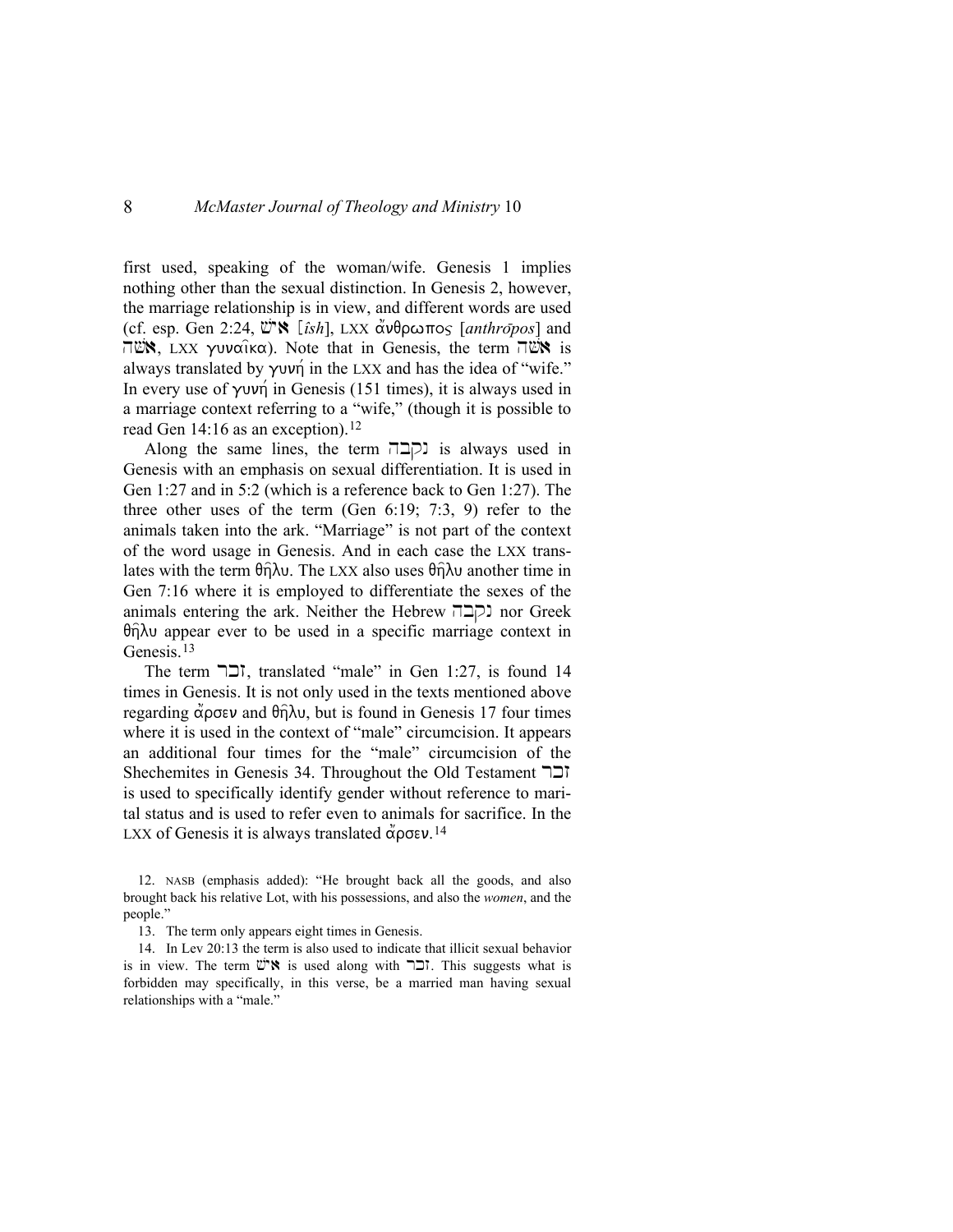In the whole LXX, the term  $\alpha$ <sup>o</sup>  $\rho \sigma \epsilon \nu$  (translated "male") is used consistently to refer to the male gender, predominantly as a translation of the Hebrew root דבר.<sup>[15](#page-6-0)</sup>

*Use in Philo.* This same pattern holds true in Philo.  $\theta$ n $\lambda$ u occurs 74 times. We have examined each use, paying special attention to those times when  $\theta$ n $\lambda$ u is used in close proximity with  $\gamma$ uvn. Our intent was to see how the gender-specific terms were used, compared with those that can also denote marital status. The following quotation is illustrative.

But such great anxiety and energy is displayed by the law in attaining the object of training and exercising the soul so as to fill it with courage, that it has even descended to particulars in the matter of raiment, enjoining what men ought to wear, and prohibiting with all its might a *man*  $\left[\alpha v \right]$  from wearing the garments of a *woman* [ $\gamma$ uvn], in order that no trace of shadow of the *female* [ $\theta$ n $\lambda$ us] may be attached to the *male* [άρσην] part of mankind, to its discredit; for the law, being at all times in perfect consistency according with nature, desires to establish laws which shall be akin to and in perfect harmony with one another from beginning to end, even in those minute points which, by reason of their insignificance, appear to be beneath the notice of ordinary legislators.<sup>[16](#page-6-1)</sup>

#### Again note Philo's use of these terms.

But we must begin our explanation of these mysteries in this way. A *husband* [ανήρ] unites with his *wife* [γυνή], and the *male human being* [αρσην] with the *female human being* [θηλυς] in a union which tends to the generation of children, in strict accordance with and obedience to nature. But it is not lawful for virtues, which are the parents of many perfect things, to associate with a mortal husband. But they, without having received the power of generation from any other being, will never be able by themselves alone to conceive anything.<sup>[17](#page-6-2)</sup>

<span id="page-6-2"></span><span id="page-6-1"></span><span id="page-6-0"></span><sup>15.</sup> McComiskey, "zākār," indicates that this Hebrew word "denotes the male of humans or animals." 243. Cf. Clements, "בְּרָ" zākhār," 82, 84–85.

<sup>16.</sup> Yonge, *Works of Philo*, 641 (emphasis mine).

<sup>17.</sup> Yonge, *Works of Philo*, 84 (emphasis mine).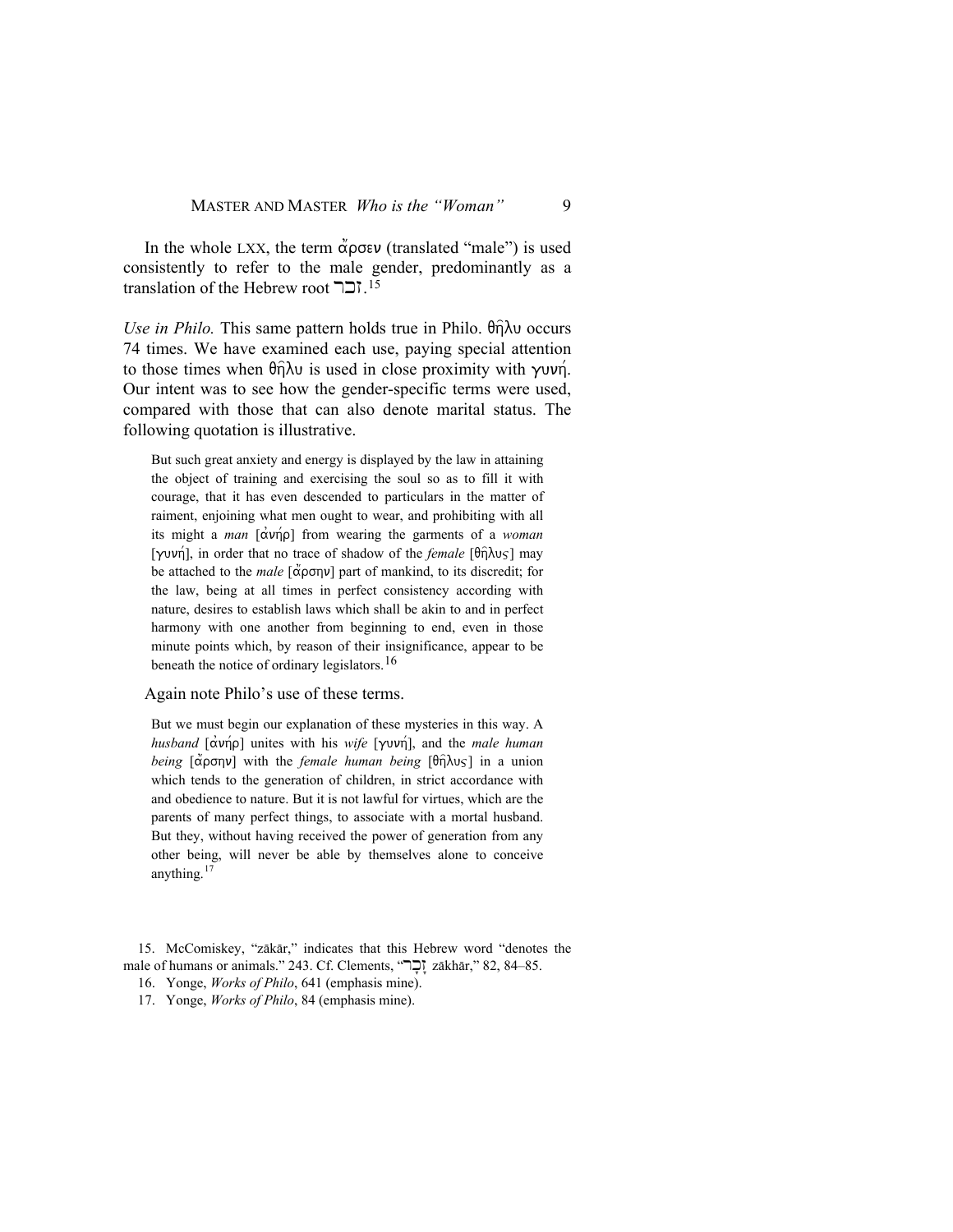This last text, in particular, shows Philo's usage of these critical terms.  $\alpha v \eta \rho$  (*aner*) and  $\gamma v \eta \eta$  are not the terms used to specify simple sexual distinction.

#### *The New Testament Passages*

In order to understand better which translation makes the best sense in the context of 1 Timothy 2, we must briefly examine the New Testament passages that use  $\gamma$ uvn. This will provide us with some guidelines about which translation deserves to be the default setting when we come to 1 Timothy 2, and which one justifies the higher burden of contextual proof.

It should be noted at the outset that, in our examination of the New Testament texts, we were unable to find a use of  $\gamma$ uvn that could not be understood as "wife." However, two sections deserve particular emphasis: the Pastoral Epistles, and 1 Corinthians 14, which is often assumed to be parallel in its teaching to 1 Timothy 2.

*Pastoral Epistles*. The term  $\gamma \nu \nu \dot{\gamma}$  is used ten times in the Pastoral Epistles. Strikingly, the ESV, to use just one representative translation, always translates  $\gamma$ uvn as "wife" in the pastorals, *except* in 1 Timothy 2.[18](#page-7-0) In some cases, such as 1 Tim 3:2, 3:12, 5:9, and Tit 1:6, the term contextually must refer to a wife and not the more general idea conveyed by the term "woman." In fact, every occurrence of this term in the pastorals *could* be translated either "wife" or "wives."<sup>[19](#page-7-1)</sup> That is to say, most of the instances of  $\gamma \nu \nu \eta$  in the pastorals actually require the translation "wife"; and those that do not absolutely demand it from the immediate context contain nothing to prevent such a translation and much to commend it.

<sup>18.</sup> The texts are 1 Tim 2:9, 10, 11, 12, 14; 3:2, 11, 12; 5:9; Tit 1:6.

<span id="page-7-1"></span><span id="page-7-0"></span><sup>19.</sup> Interestingly, Tucker and Liefeld recognize these two translational possibilities in discussing deaconesses but do not discuss the same issue in Appendix B which specifically relates to exegetical issues (Tucker and Liefeld, *Daughters of the Church*, 86).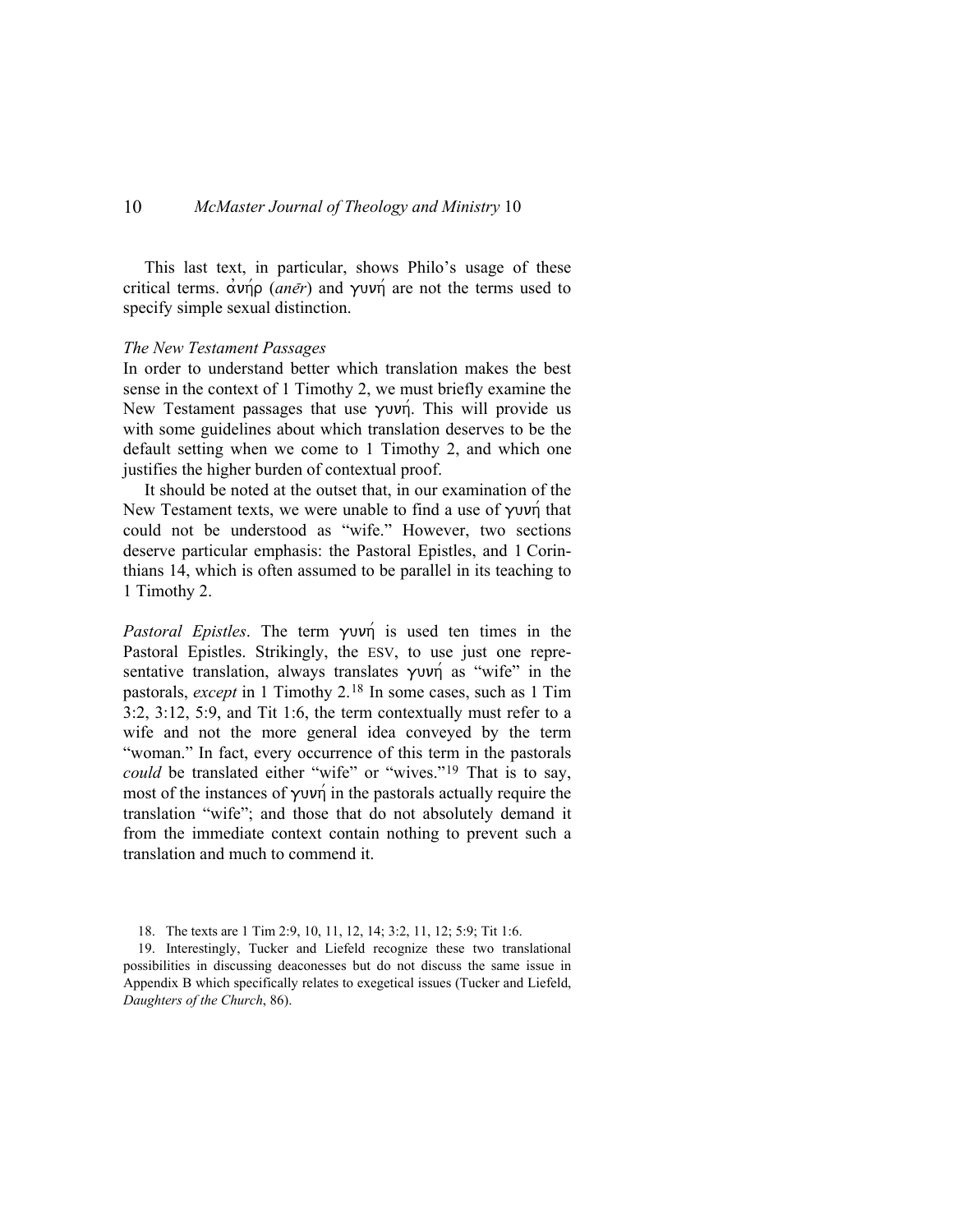If we expand the parameters to include the entire Pauline corpus, we find a similar phenomenon.<sup>[20](#page-8-0)</sup> The ESV, for example, translates approximately two-thirds of these as "wife" and not "woman." If we eliminate 1 Timothy 2, the percentage rises even higher. Also, in the ESV translation of 1 Corinthians 11, the translation moves back and forth between "wife" and "woman"; so even the translation "woman" in 1 Corinthians 11 is often used as a stylistic replacement for the "wives" in question.

Although it is beyond the scope of this paper to examine every Pauline passage, having looked at all of them, we can see none that demand being translated in strictly gender-oriented terms. In any case, it is inarguable—and on this the English translations are in agreement—that, at the very least, the entire Pauline use of  $\gamma$ uvn is weighted far more toward the translation "wife" than "woman"

*First Corinthians 14*. First Corinthians 14 is the passage often viewed as the closest parallel to 1 Timothy 2 in terms of its teaching on women. This is the passage in which some argue that Paul is saying more or less the same thing to the Corinthian believers as he says to the Ephesians in 1 Timothy 2. In fact, these are the only passages that specifically prohibit "women" from teaching.[21](#page-8-1) House writes:

The teaching of Paul in 1 Timothy 2:8–15 seems to have more in common with 1 Corinthians 14:33b–35 than with 1 Corinthians 11:2– 16. Whereas 1 Corinthians 11:2–16 recognizes the prophetic function of the woman under the control of the Spirit, 1 Timothy 2:8–15, along with 1 Corinthians 14:33b–35, prohibits vocal expression or position of leadership over men in the congregation. These two passages have similar emphases."[22](#page-8-2)

But two questions immediately present themselves when examining these parallels. First, what is the  $\lambda \alpha \lambda \epsilon \hat{i} \nu$  (*lalein*, to

<span id="page-8-1"></span><span id="page-8-0"></span><sup>20.</sup> Rom 7:2; 1 Cor 5:1; 7:1–6, 10–16, 16, 27, 29, 33–34, 39; 9:5; 11:3, 5– 15, 15; 14:34–35; Gal 4:4; Eph 5:22–25, 28, 31, 33; Col 3:18–19; 1 Tim 2:9– 15, 14; 3:2, 11–12; 5:9; Tit 1:6.

<sup>21.</sup> Powers, *Ministry of Women*, 69.

<span id="page-8-2"></span><sup>22.</sup> Oepke, "ανήρ" 362.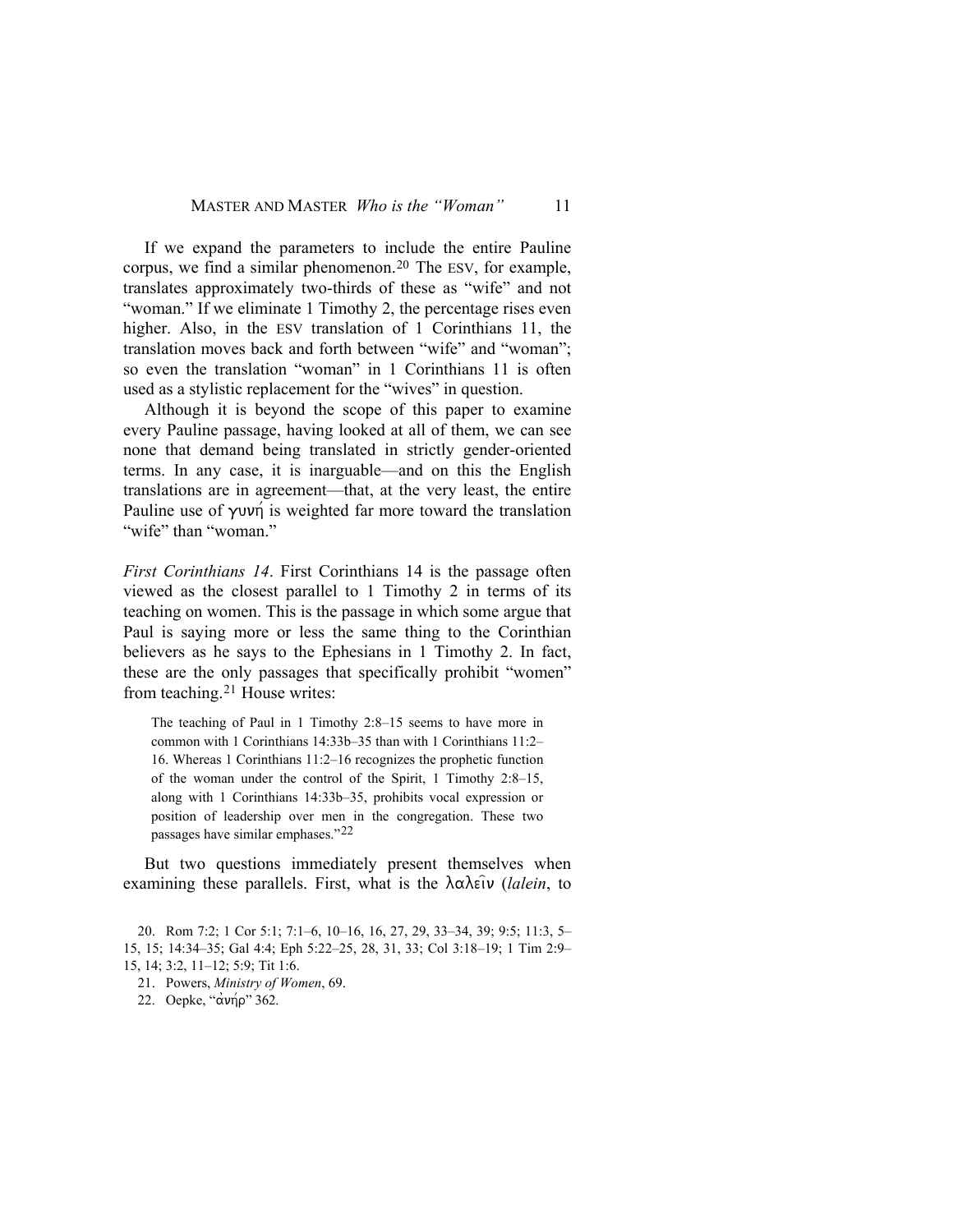speak) from which they were forbidden in 1 Corinthians 14? And second, more to the point, is there any indication in the text as to whether the translation should be rendered "women" or "wives"?

If  $\lambda \alpha \lambda \epsilon \hat{\imath} \nu$  absolutely forbids all speaking, then this is hard to reconcile with Paul's assumption, in this very letter, that women will indeed speak within the public assembly  $(1 \text{ Cor } 11:5)$ .<sup>[23](#page-9-0)</sup> In 1 Corinthians 11, it is assumed that they will pray and prophesy, and Paul's admonition is that they not do so with an uncovered head. In addition, if Paul had intended merely to prohibit women from preaching, might he not have used one of the more com-monly-used words for teaching, preaching, or proclamation?<sup>[24](#page-9-1)</sup> Further, it should be noted that Paul's overall concern in this passage is for orderliness. The discussion of "women" lies between v. 33 and v. 40, both of which emphasize orderliness and avoiding confusion. Of course, it is possible that Paul used  $\lambda \alpha \lambda \epsilon \hat{i} \nu$  to denote preaching or formal teaching (but not prophesying or praying), and it is possible that this would be a natural and necessary application of the admonition to avoid confusion in the service, but all this seems unlikely.

More significantly, it is widely acknowledged (virtually all modern translations reflect this), that the women in question were indeed married, since the following verse enjoins them to save their questions for their husbands at home (v. 35).

In short, it seems unlikely that 1 Corinthians 14 is about preaching or teaching within the church service; but regardless, it is almost certainly not making a point related primarily to gender differentiation, but rather one in which  $\gamma$ uvn is being employed in reference to married women.

<span id="page-9-0"></span>23. Some have argued—though it seems difficult to defend—that this is a private, not corporate context, since v. 17 summarizes Paul's instruction and regards it as part of their "[coming] together" as a body. For an alternative view, see Holmyard, "Does 1 Corinthians 11:2–16 Refer to Women Praying and Prophesying in Church?" 461–72.

<span id="page-9-1"></span>24. On this, see the discussion in Powers, *Ministry of Women*, 61–62.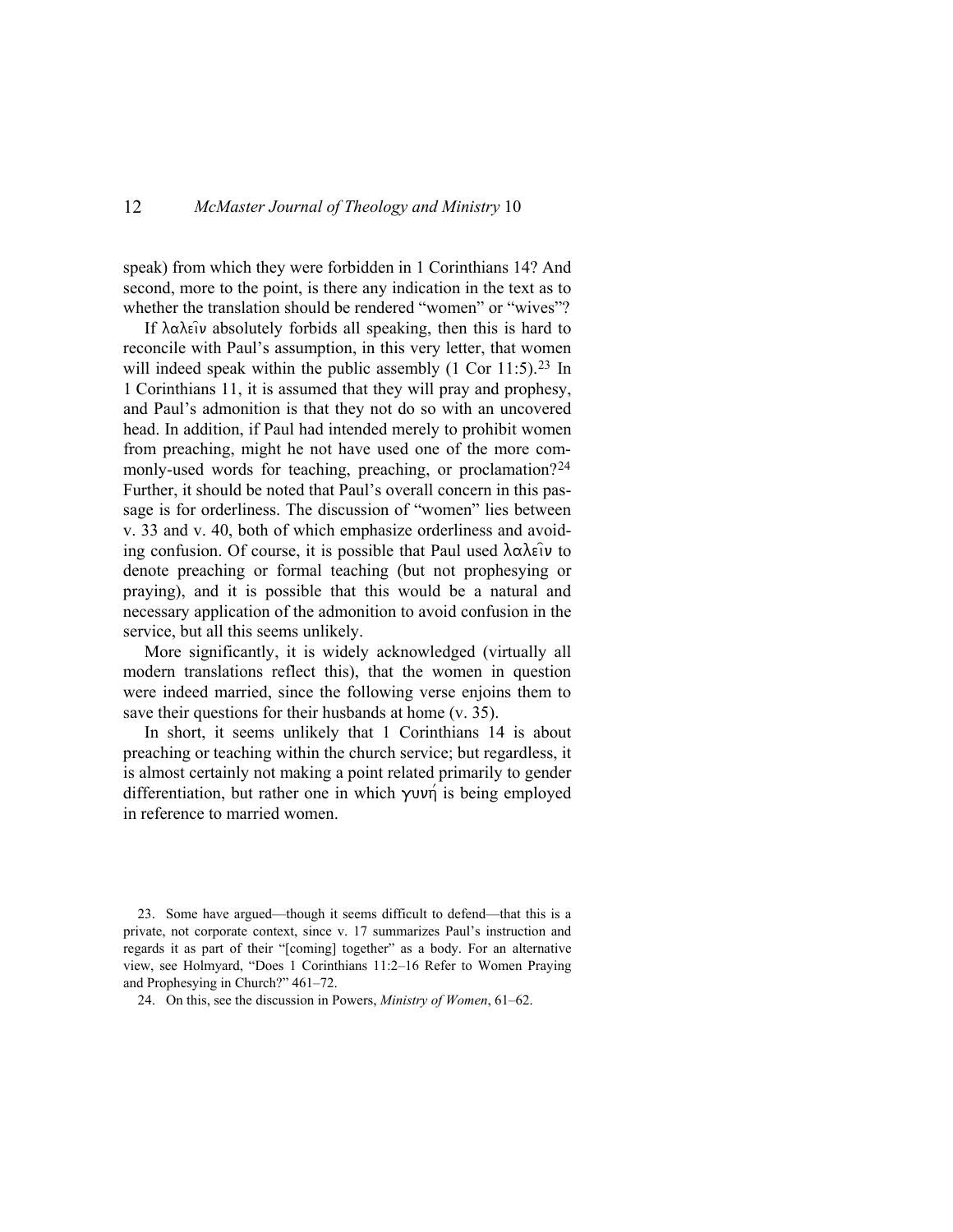## *Burden of Proof Concluded*

Based on the use of  $\gamma$  in the LXX of Genesis, the use in Philo's Koine, the Pastorals and broader Pauline usage, and the parallel passage in 1 Corinthians 14, translating  $\gamma$ uvn in 1 Timothy 2 as "wife" instead of "woman" is quite possible. More than that, we would argue that to assume that the translation "wife" requires a higher burden of proof is to upend precisely where the real burden of proof lies. The other passages even suggest that "wife" is in fact the more likely translation.

## *1 Timothy 2:8–15: Observations and Questions*

We are now at the point where we can look at 1 Timothy 2 directly. Several important questions need to be asked. First, why would the terms that explicitly point out sexual differentiation not be used? After all, Paul felt it worth the change to switch from using  $\alpha \nu \theta \rho \omega \pi \omega \nu$  (a masculine word that can mean a human being generally) in v. 5 to  $\alpha \nu \delta \rho \alpha \varsigma$  (a man/husband) in v. 8. At first glance, this would appear to have some significance. At the very least, one might say that Paul was picking his specific words carefully. If he had wanted to use the term for "female," that was certainly an option available to him.<sup>[25](#page-10-0)</sup>

In addition, many have pointed out that there are parallels between Paul's teaching about authority here in 1 Timothy 2 and his teaching in Ephesians  $5^{26}$  $5^{26}$  $5^{26}$  It should be noted that this is essentially the rationale offered by Hugenberger (though he connects 1 Timothy 2 with 1 Peter 3) and rejected by Schreiner. To quote Schreiner at length:

The idea that wives rather than women in general are the referent has been argued at some length by Gordon Hugenberger. He contends that a reference to women and men in general is not demanded in writing to the church, for Peter, in a text (1 Pet. 3:1–7) that is quite similar to 1 Timothy 2:9–15, only refers to husbands and wives . . . In

<span id="page-10-1"></span><span id="page-10-0"></span>25. Regarding the expectations related to  $\gamma \nu \nu \eta$ , "The Graeco-Roman world of Paul's day hardly knew the concept of an unmarried woman. A girl married early (age 14-17)" (Hommes, "Let Women Be Silent in Church," 14, n. 11).

26. Cf. Barrett, *Pastoral Epistles*, 55; Prohl, *Women in the Church*, 32–33.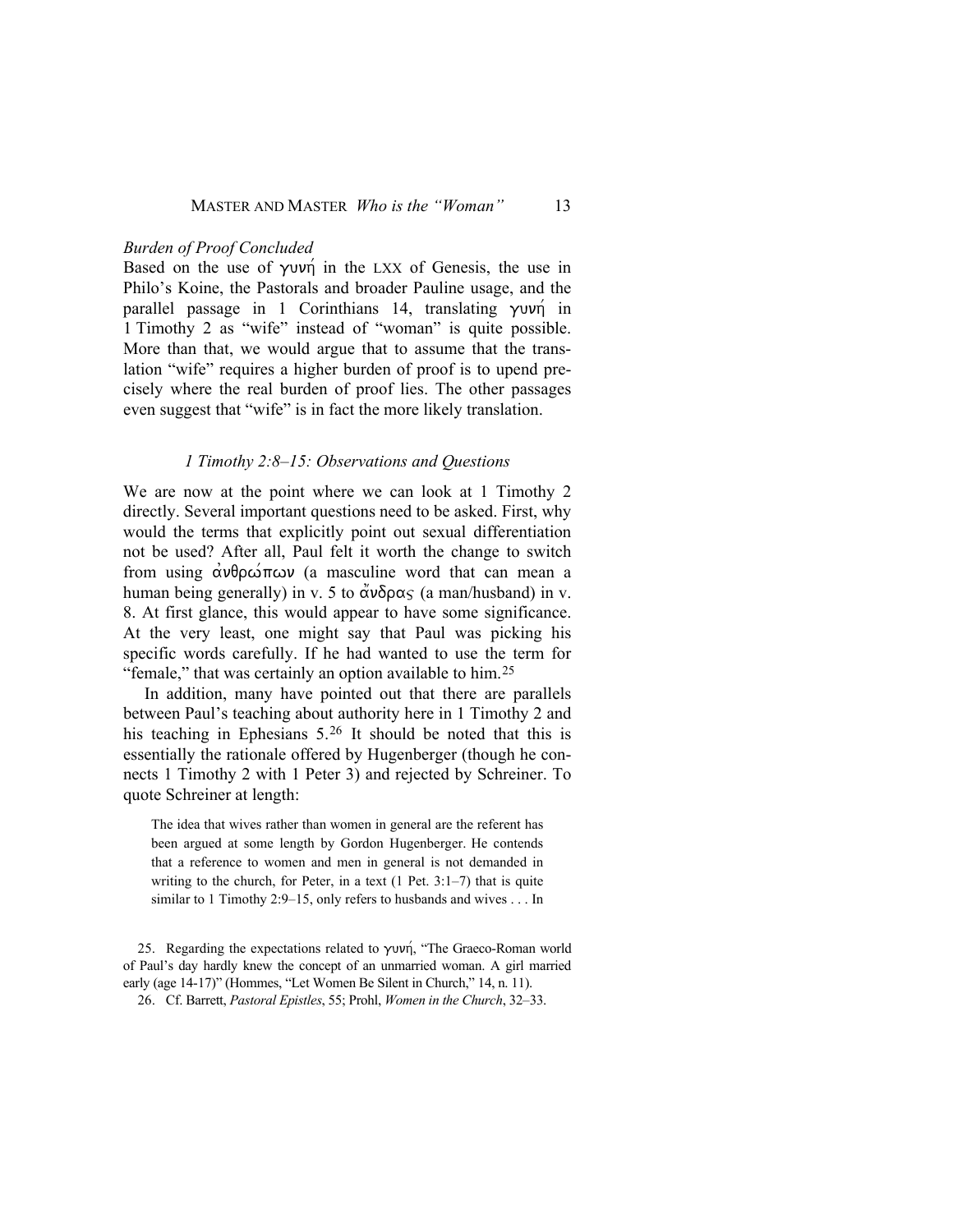addition, elsewhere in Paul the terms  $\gamma \nu \nu \eta$  and  $\alpha \nu \eta \rho$  usually refer to wives and husbands, not to women and men in general. Further, he asserts that the parallels between Titus 2:4–5 and 1 Peter 3:1–7 are crucial for establishing the referent in 1 Timothy 2. In fact, Hugenberger thinks that the extensive verbal and conceptual parallels between 1 Timothy 2 and 1 Peter 3 "must be determinative for our exegesis" of 1 Timothy 2. He believes it is unthinkable that no discussion of the family would occur in 1 Timothy.

 The burden of Hugenberger's argument is that parallel texts show that Paul refers to husbands and wives in 1 Timothy 2:8–15. He especially leans on the parallels between 1 Timothy 2:8–15 and 1 Peter 3:1–7, seeing the latter as "determinative" for the meaning of the former. However, the texts hardly correspond in every respect, despite some impressive parallels. For instance, the 1 Peter text refers to *nonbelieving* husbands (3:1). And in 3:7 husbands are addressed in terms of their specific responsibilities to their wives (cf. Eph. 5:25– 30, 33; Col. 3:19). No admonition for husbands regarding their relationship with their wives is present in 1 Timothy 2. Finally, it is obvious that Peter has husbands and wives in view in 1 Peter 3 since he says wives should be subject to their *own* ( $\delta$ iois) husbands (v. 1; cf. v. 5). It is precisely this kind of clarifying evidence that 1 Timothy 2:8–15 lacks, with the result that most scholars detect a reference to men and women in general.

It is hardly impressive to say that elsewhere  $\gamma$ uvn and  $\alpha$ vn p refer to husbands and wives since in those texts a reference to husbands and wives is indicated plainly in the context, and such passages are not even debated with respect to this issue. Some examples will illustrate how clear the evidence is: "the married woman"  $(\eta)$  $\hat{\mathbf{u}}$ πανδρος γυνή, Rom. 7:2); "each man should have his own wife" (την εαυτού γυναίκα, 1 Cor. 7:2); "to the married" (τοις γεγαμηκόσιν, 1 Cor. 7:10); "if any brother has a wife" (άδελφός γυναϊκα  $\epsilon$ <sub>χει,</sub> 1 Cor. 7:12); "her husband" (o ανήρ αυτής, 1 Cor. 7:39); "Let them ask their own husbands at home" ( $\tau \circ \psi_S$  i $\delta(\sigma \circ \psi_S \circ \sigma \circ \psi_S)$  1 Cor. 14:35); "I betrothed you to one husband" (2 Cor. 11:2); "More are the children of the desolate one than of the one having a husband" (Gal. 4:27); "wives being subject to their own husbands" ( $\alpha$ i  $\gamma$ uvaikes τοις ιδίοις ανδράσιν, Eph. 5:22); "husband of one wife" (1 Tim. 3:2; cf. 1 Tim. 3:12; 5:9; Titus 1:6); "Instruct the young women to be lovers of their husbands ( $\phi \in \Lambda$  $\alpha \nu \delta \rho \infty$ )... being subject to their own husbands" ( $\tau$ ois i $\delta$ iois  $\alpha\upsilon\delta\rho\alpha\varsigma$ oiv, Titus 2:5). By way of contrast,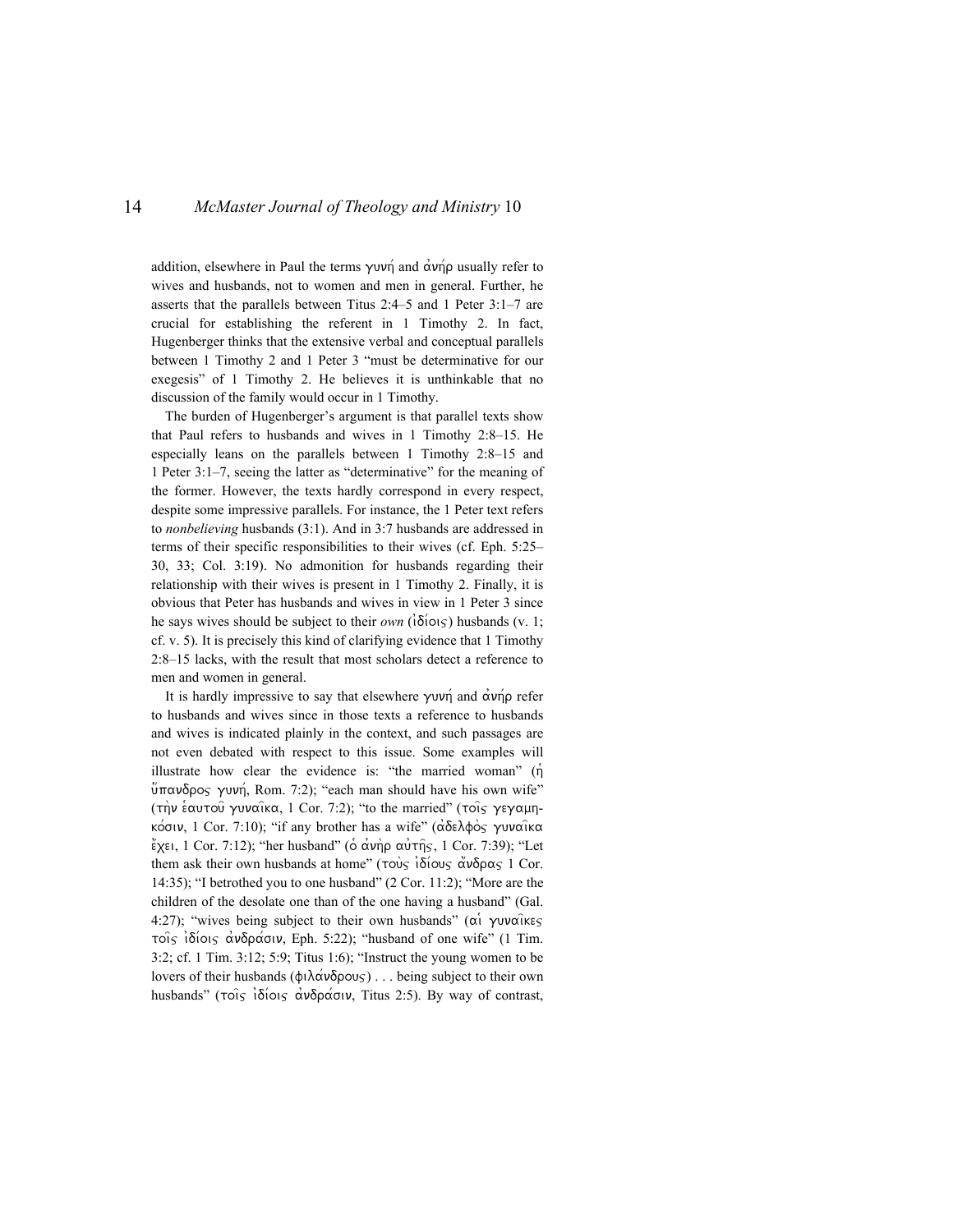#### MASTER AND MASTER *Who is the "Woman"* 15

the lack of such qualifications in 1 Corinthians 11:2–16 shows that Paul is not referring to just husbands and wives, but to men and women in general. In Colossians 3:18–19, Paul could conceivably be referring to men and women in general, but the context (the next pericope deals with relations between parents and children, 3:20–21) and the call to "love your wives" (3:19) reveal that husbands and wives are in view. The very lack of such specificity in 1 Timothy 2:8–15 has rightly led most commentators to see a reference to men and women in general. Hugenberger demands that the Pauline usage elsewhere must obtain here, but he fails to notice the significant contextual differences between these other texts and 1 Timothy 2 and ends up imposing these other texts on the interpretation of 1 Timothy  $2.27$  $2.27$ 

Despite the frequent appeals to "most commentators" at key points in his argument, Schreiner does make some significant points. He acknowledges that much of the Pauline usage supports Hugenberger's conclusion. But essentially, he disagrees on two points. The first is the interpretation of 1 Corinthians 11. Without re-arguing the merits of our particular view, it is hard to argue, as Schreiner does, that 1 Corinthians 11 is a clear model that must then determine how we understand 1 Timothy 2. Second, he disagrees about the similarities between 1 Timothy 2 and other passages that do refer to husbands and wives using the same terminology as 1 Timothy 2. Although Schreiner essentially acknowledges that the majority (we would argue all) of the Pauline usages of  $\gamma$ uvn are in concert with Hugenberger's understanding of  $\gamma$ uvn in 1 Timothy 2, he nonetheless places the burden of proof on those who would argue that this use is like all the other Pauline usages. In fact, it would seem more reasonable to conclude, based on the biblical usage and the available Koine parallels, that the burden of proof lies in the other direction. Rather it seems that those who would translate and interpret this as referring to all females and all males have a higher burden of proof to meet in their interpretation.

<span id="page-12-0"></span><sup>27.</sup> Schreiner, "Interpretation of 1 Timothy 2:9–15," 92–93.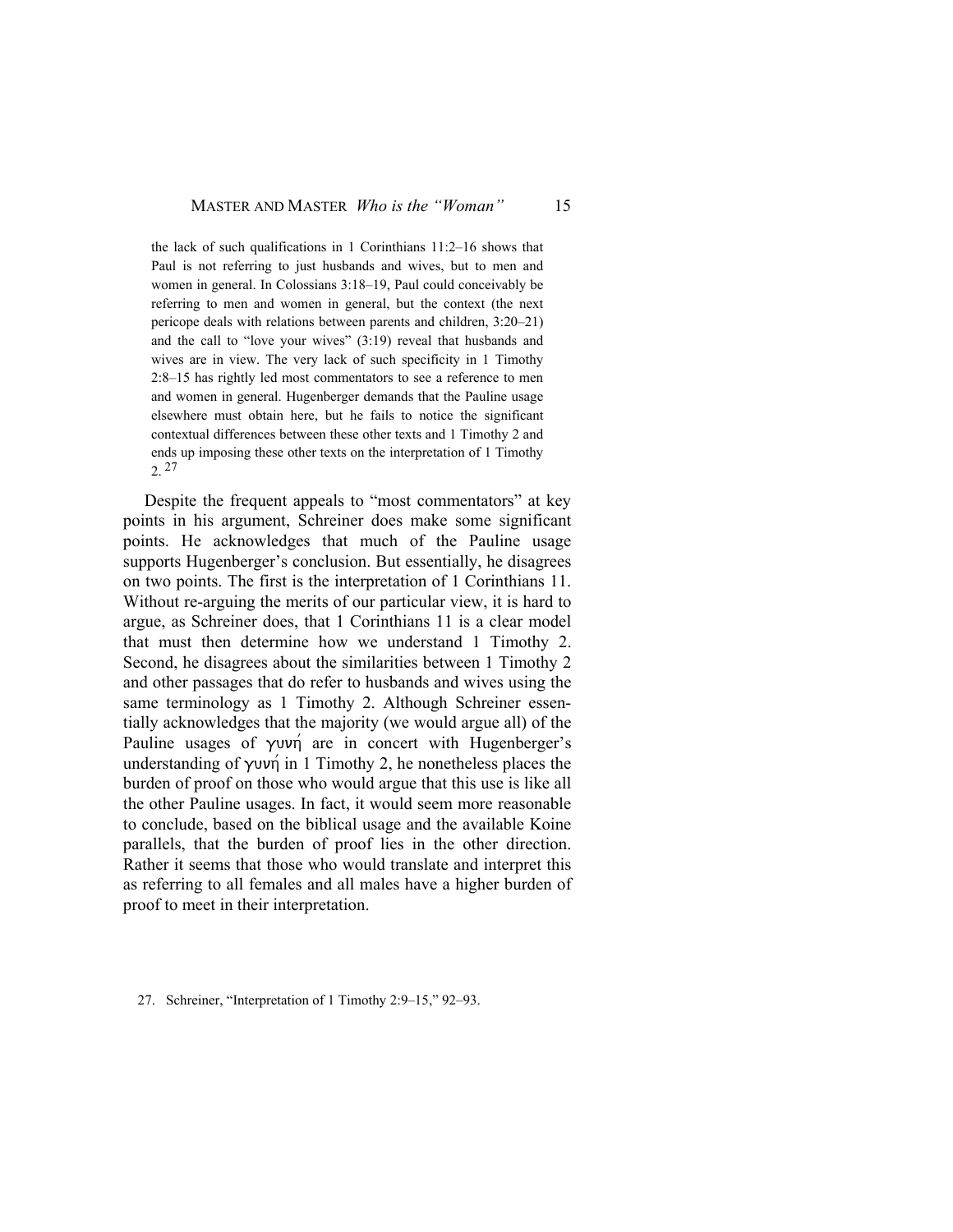#### *Contextual Arguments*

We have argued, based on the LXX of Genesis, the text of Philo, and the major New Testament texts, that the burden of proof—at least initially—must be placed on those who would translate these as, effectively, "male" and "female." But burden of proof arguments can be tricky, and they are nearly always debatable. In fact, regardless of who bears the greater burden of proof, there are two significant contextual arguments that suggest that it is "wives" rather than "women" who are Paul's concern in this chapter.

First, it should be noted that Paul refers to the relationship of Adam and Eve (1 Tim 2:13) in order to support his conclusion. Many have argued, quite rightly, that this shows that Paul's comments are not just parochial; nor are they based merely on the particular situation of the church in Ephesus (whatever that might have been). But, in addition to the transcultural application of Paul's command demanded by his appeal to creation there is also another quite significant point to note. The particular allusion is to creation, but it is to the account in Genesis 2, not to Genesis 1.[28](#page-13-0) Genesis 1 does not indicate that Adam was created before Eve but rather that God created them "male" and "female." The order of creation is found in Genesis 2 where the context relates to the marriage relationship. As previously noted, the term  $\gamma$ uvn is first used in the LXX in Gen 2:22. The "male" and "female" terms are used in Genesis 1 and not in Genesis 2.[29](#page-13-1) In other words, the terminology used by the author of 1 Tim 2:14 does not point to the creation account of Genesis 1 where the

<span id="page-13-0"></span>28. We want to be very clear that we are not advocating that either Genesis 1 or Genesis 2 deserves priority. Both are in harmony and do not disagree with one another, though they do have different emphases.

<span id="page-13-1"></span>29. Grenz and Kjesbo, *Women in the Church*, 163, note this: "In the Genesis 2 narrative he simply addresses her with the accolade *female*." Where the term  $\Box \Box \Box$  is not used in Genesis 2, the term  $\Box \ddot{W}$  is used, and, while translated "female" in some texts, it may be better understood as the "female in a paired relationship" (cf. Gen 7:2 and Exod 3:22).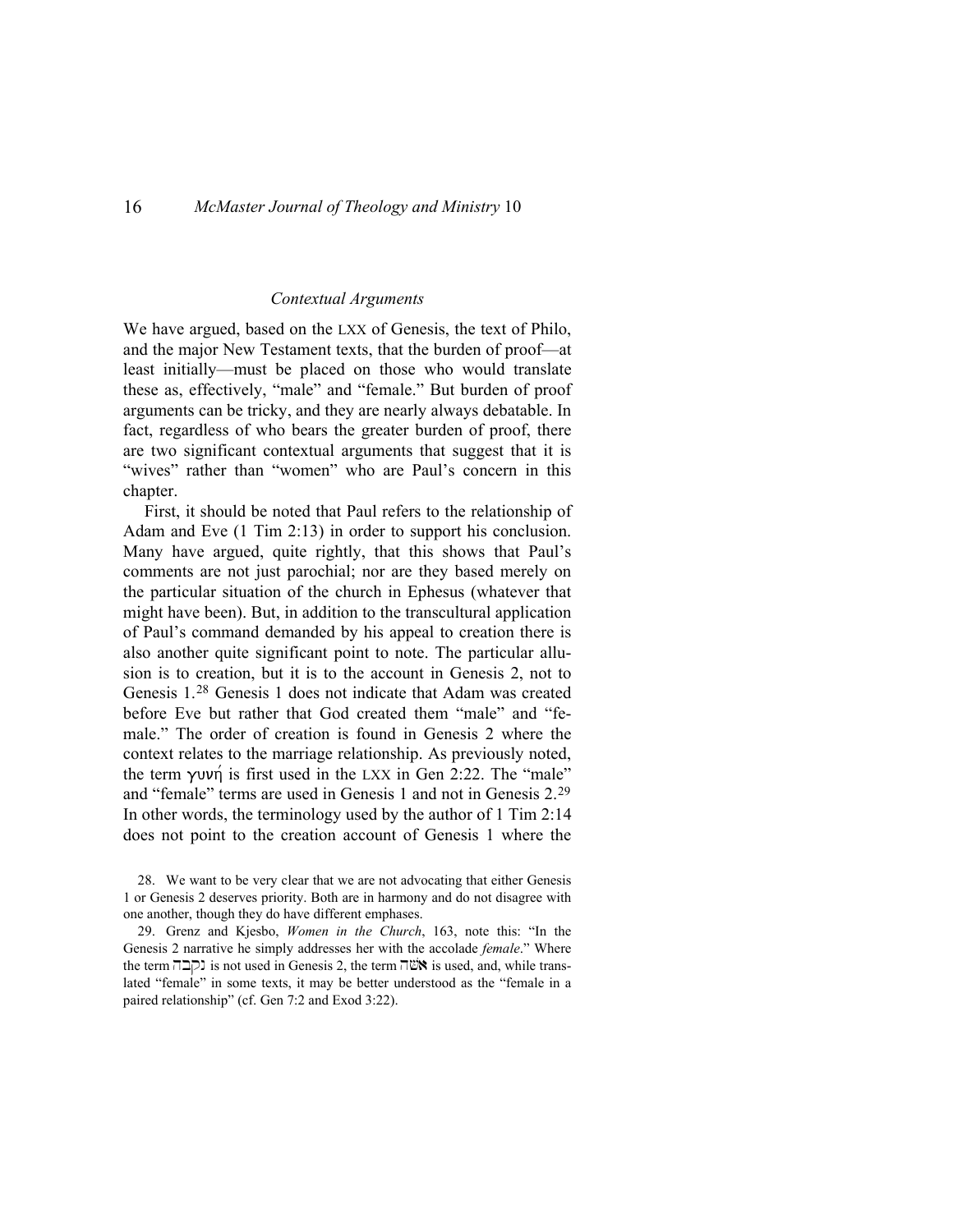term "female" is used but rather to Genesis 2, with its emphasis on the covenantal marriage relationship. First Timothy 2:14, following Genesis 2, does not use  $\theta$  $\hat{\eta}$  $\lambda \upsilon$  either, since that would communicate exclusively sexual differentiation from the man. Rather the reference is to a wife who has entered into the covenant of marriage with her husband.

It goes without saying that the headship of the husband over the wife is not an unusual note for Paul to strike; and it is notably struck by Peter also in one of the significant passages employed by Hugenberger (cf. Eph 5; Tit 2:5; 1 Pet 3:5–6).[30](#page-14-0)

But there are other textual clues indicating that  $\gamma$ uvn might better be translated "wife" and not "woman" in this passage. First, whatever the expression  $\sigma \omega \theta \eta \sigma \epsilon \tau \alpha$  de (1 Tim 2:15a) means, it does result from the bearing of children ( $\delta$ i $\alpha$   $\tau$  $\eta$  $\varsigma$ τεκνογονίας). On its face, it seems unusual that Paul would intend to elevate the behavior of an unwed mother as the high and noble calling to which Christian women were called. Yet virtually all commentators and translators consider that this expression has reference to the  $\gamma$ uvn spoken of in the preceding context. In other words, vv. 13–15 is given as support for what has just been said in vv. 11–12. In that case, it would be inappropriate to think of the  $\gamma$ <sup>i</sup> in vv. 11–12 as simply a "woman," if, by that, one intended to convey merely a person of the female gender. Unless she were actually a wife, the passage would seem to elevate sexual impropriety.

Finally, in addition to these arguments, there is the parallel with 1 Peter 3. The similarities between the admonitions in these chapters are remarkable.[31](#page-14-1) Yet, on this, Schreiner is essentially correct: some of the clarifying factors present in 1 Peter 3 are not explicit in 1 Timothy 2. However, taken together with the linguistic evidence and context of 1 Timothy 2, Hugenberger (along

<span id="page-14-0"></span><sup>30.</sup> Prohl, *Women in the Church*, 35, cf. 37, writes, "As we now go on to the next chapter and a consideration of the Old Testament passages referred to in the restrictions, we shall note how the evidence piles up in support of our contention that the Christian wife is the woman involved; that there is no law of creation which makes women in general subordinate to men in general, but that there is a law of creation which makes the husband the head of the wife."

<span id="page-14-1"></span><sup>31.</sup> Hugenberger, "Women in Church Office," 431–60.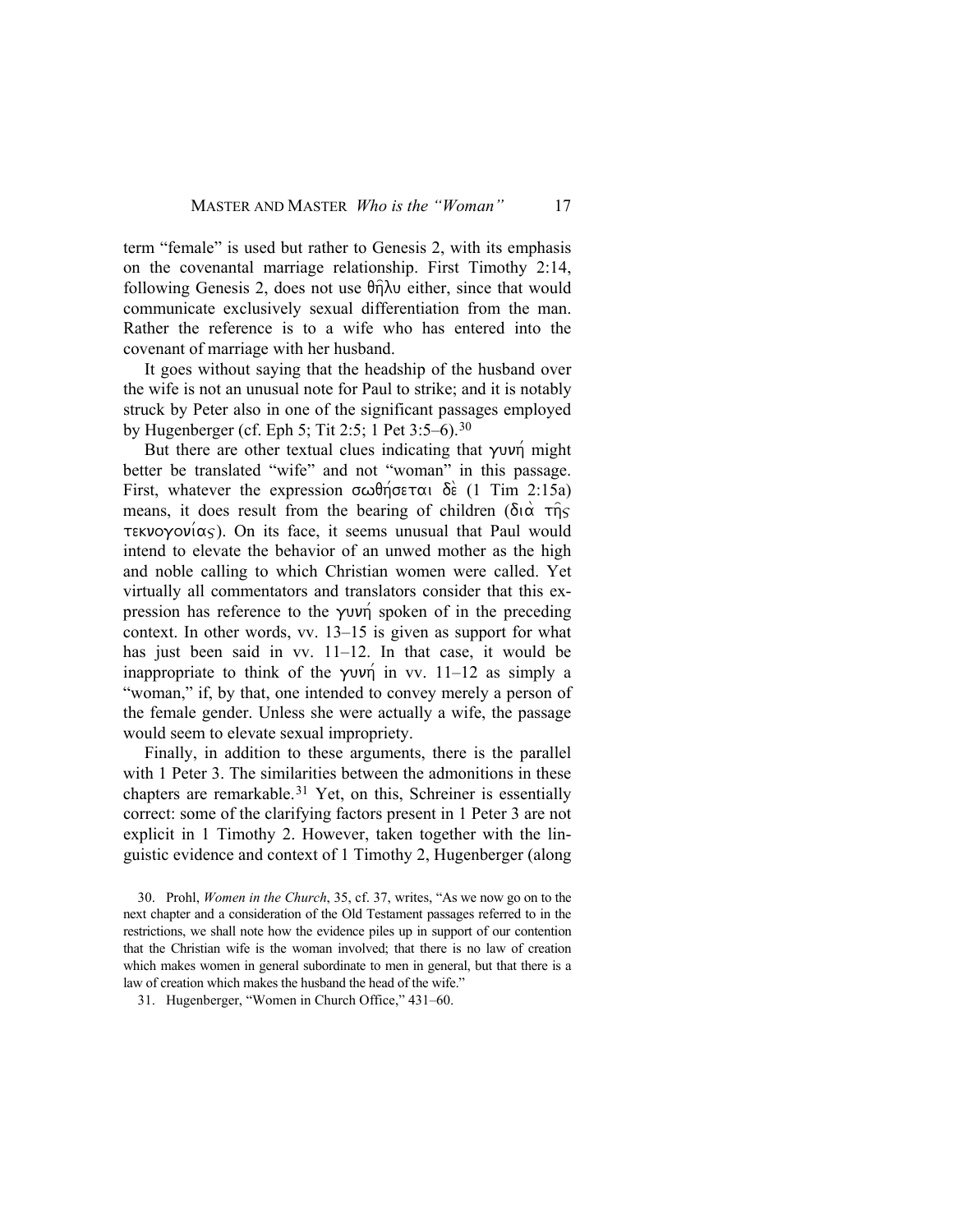with Powers and others) seems to have solid reasons for asserting the essential parallel with 1 Peter 3.

### *Conclusion*

In short, the use of the term  $\gamma$ uvn in the LXX and Philo, the general use of the term  $\gamma$ uv $\eta$  in the Pastoral Epistles, the marriage context of 1 Corinthians 14 (the other Pauline passage that is claimed to prohibit females from teaching), the Old Testament context of the citation in 1 Tim 2:14, and the positive reference to childbearing, suggest the term  $\gamma$ uvn in 1 Tim 2:11–15 is better translated "wife."[32](#page-15-0)

Had Paul wanted to say that no female could teach a male, he could have used the terms "male" and "female" that he used elsewhere (i.e., Rom 1:27; Gal 3:28). The terms that he did use are highly suggestive, and most appropriate for speaking of the husband and wife relationship, not simply the male/female sexual distinction. Headship and submission are significant Pauline themes when the subject is marriage, so this would not have been an unusual note for him to strike in this context. In short, 1 Timothy 2 does not prohibit females serving in authority over males provided that it is not a wife over her husband and provided there is not some other revelation—such as that concerning elders— that might prohibit it.<sup>[33](#page-15-1)</sup> In this view,  $\gamma \nu \nu \eta$  is understood in this text in precisely the same manner as it is understood in every other instance in the Pastoral Epistles.

Paul wrote 1 Timothy 2 to prevent Christian practice from undermining the structure of the Christian household. Paul gives binding commands for the proper boundaries of the  $\gamma$ uvaikes in the church. They were not to teach or exercise authority over

<sup>32.</sup> Barnett, "Wives and Women's Ministry," 225–38.

<span id="page-15-1"></span><span id="page-15-0"></span><sup>33.</sup> The conclusions of this paper do not cover the question of the role of the woman in the church, an issue that deserves further study. For a recent discussion of this, see Barnett, "Wives and Women's Ministry," 225–38. The church, with the equality of male and female, does not vitiate the headship/submission relationship established in the marriage covenant.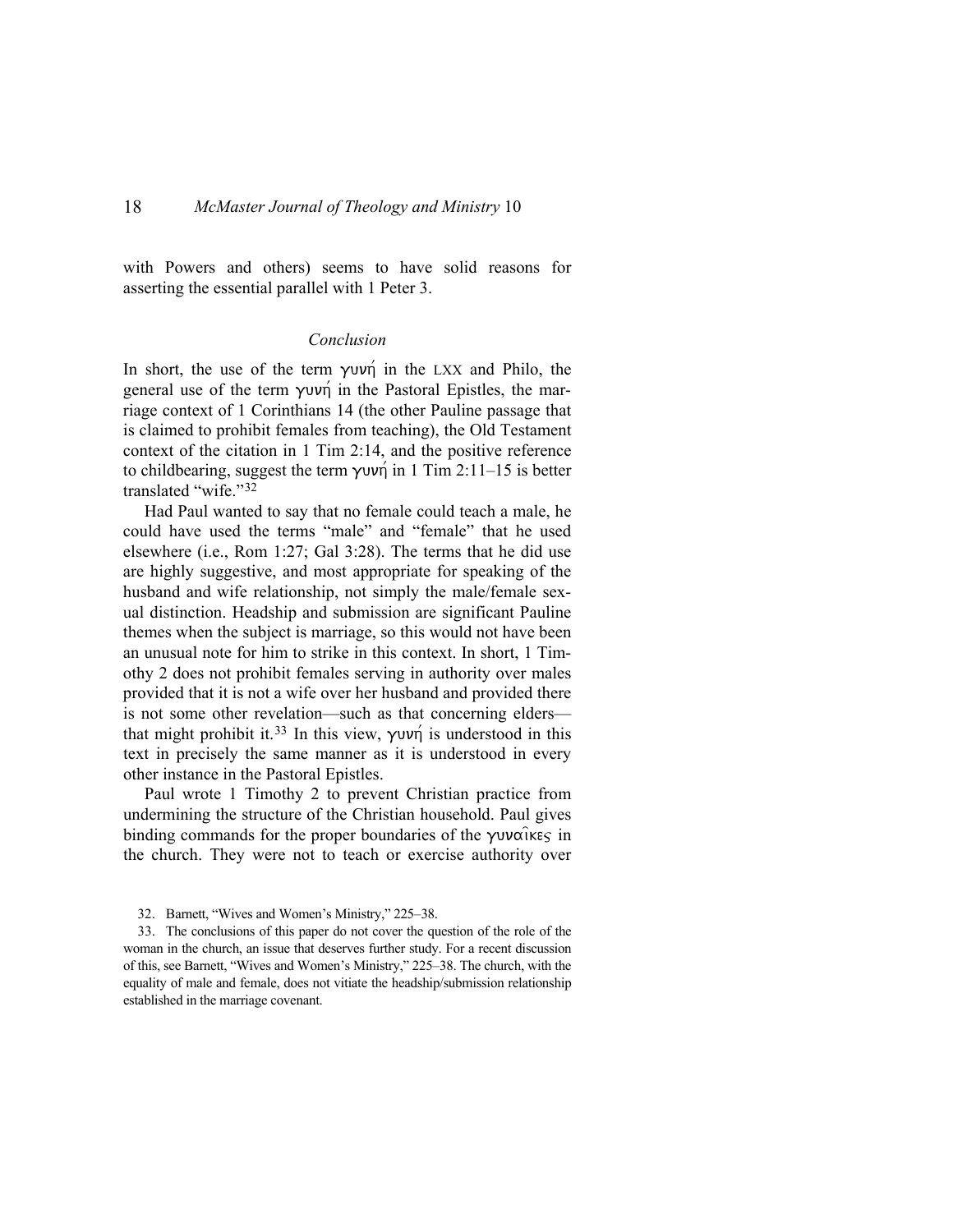their husbands. To do so would violate the vital ordinance of marriage—rooted in creation—to which Paul gave so much attention elsewhere, and which stood as an enduring illustration of Christ and his church.

### *Bibliography*

Clements, R. E. "רְבָּר $z$ ākhār." In *TDOT* 4:82–87.

Oepke, Albrecht. "ανήρ." In *TDNT* 1:360–63.

McComiskey, Thomas Edward. "zākār."In *TWOT* 2:243.

- Köstenberger, Andreas J. "Syntactical Background Studies to 1 Tim 2:12 in the New Testament and Extrabiblical Greek Literature." In *Discourse Analysis and Other Topics in Biblical Greek*, edited by Stanley E. Porter and D. A. Carson, 156–79. JSNTSup 113. Sheffield: Sheffield Academic Press, 1995.
- Allison, Robert W. "Let Women Be Silent in the Churches (1 Cor. 14:33b–36): What Did Paul Really Say, and What Did It Mean?" *JSNT* 32 (1988) 27–60
- Barnett, Paul W. "Wives and Women's Ministry (1 Timothy 2:11– 15)." *EvQ* 61 (1989) 225–38.
- Barrett, C.K. *The Pastoral Epistles*. Oxford: Clarendon Press, 1963.
- Fee, Gordon D. "Issues in Evangelical Hermeneutics, Part III: The Great Watershed—Intentionality and Particularity/Eternity: 1 Timothy 2:8–15 as a Test Case." *Crux* 26 (1990) 31– 37.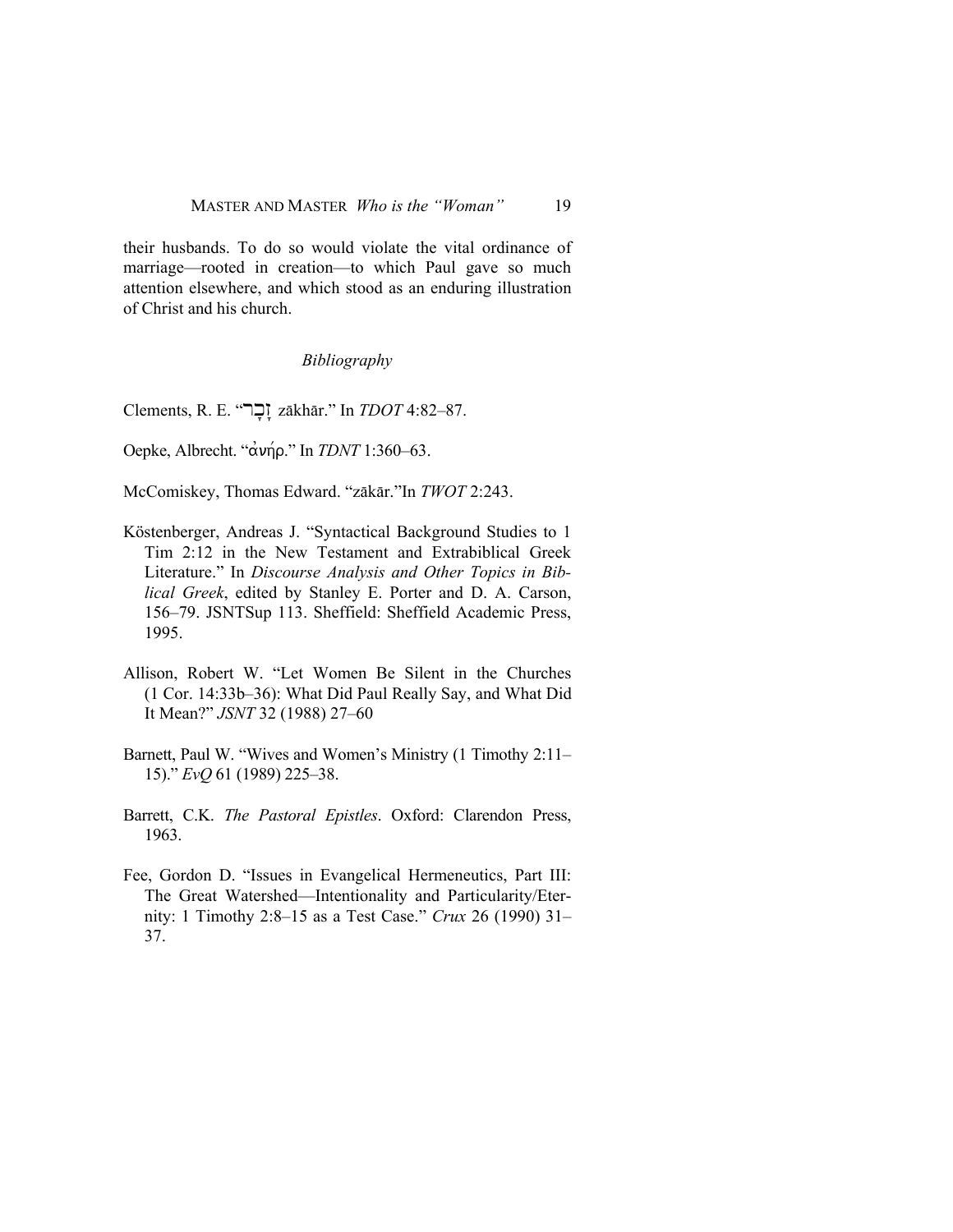- Grenz, Stanley J. and Denise Muir Kjesbo. *Women in the Church: A Biblical Theology of Women in Ministry*. Downers Grove: InterVarsity Press, 1995.
- Hoch, Carl B., Jr. "The Role of Women in the Church: A Survey of Current Approaches." *Grace Theological Journal* 82 (1987) 250–51.
- Holmyard, Harold R., III. "Does 1 Corinthians 11:2–16 Refer to Women Praying and Prophesying in Church?" *BibSac* 154 (1997) 461–72.
- Hommes, N. J. "Let Women Be Silent in Church." *CTJ* 4 (1969)  $5 - 22$ .
- House, H. Wayne. "The Speaking of Women and the Prohibition of the Law." *BibSac* 145 (1988) 301–317.
- Hubenberger, Gordon P. "Women in Church Office: Hermeneutics or Exegesis? A Survey of Approaches to 1 Tim 2:8– 15" *JETS* 35 (1992) 431–60.
- *Merriam-Webster's Collegiate Dictionary*. 11th ed. Springfield, MA: Merriam-Webster, 2003.
- Powers, W. *The Ministry of Women in the Church: Which Way Forward?* Maricksville, Australia: SPCKA, 1996.
- Prohl, Russell C. *Women in the Church*. Grand Rapids: Eerdmans, 1957.
- Schreiner, Thomas R. "An Interpretation of 1 Timothy 2:9–15." In *Women in the Church: An Analysis and Application of 1 Timothy 2:9/15*, edited by Andreas J. Köstenberger and Thomas R. Schreiner, 85–120*.* 2d ed. Grand Rapids: Baker Academic, 2005.